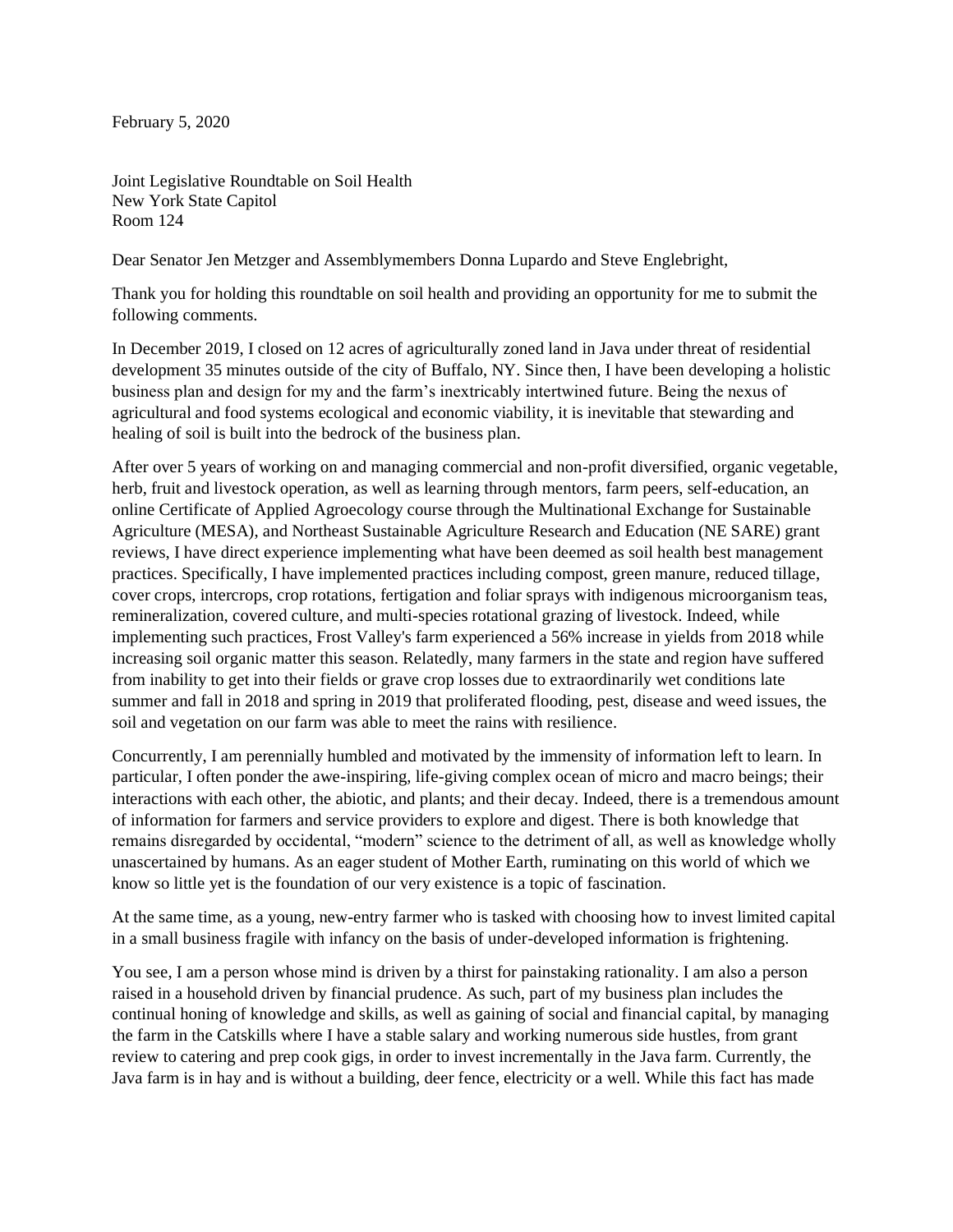that land more affordable, it also means that getting the farm production-ready is going to be capital intensive.

This summer, I will be battling my innately logical wiring and thrifty upbringing by relying on deficient data to inform a ~\$25,000.00 investment to build ~1.5 acres of no-till raised beds in the most respectful, healing way in relation to the soil that I am aware of.

Rather than tilling and disturbing the soil to establish the beds, cardboard, compost and wood chips will be used to smother the sod and perennial weeds in a way that simultaneously augments soil health. By reducing tillage and not inverting soil layers, a compaction pan will be prevented from developing and soil aggregates will remain structurally intact while creating space for air and water pockets for soil fauna and roots. Soil pores will store water in times of drought, as well as increase future water storing capacity in times of intense rains. Relatedly, raised beds allow for improved drainage. The availability of air will prevent anaerobic conditions under which disease-causing bacteria, fungi, and nematodes thrive and proliferate from transpiring.

The beds will be built from leaf-based compost and wood chips, preferably ramial chips. The pathways will not be bare; rather, they will consist of wood chips inoculated with Wine Cap mushroom spawn that will protect soil from compaction and erosion. Leaf-based compost is darker and more slowly releases nutrients compared to livestock-based composts. While I am a proponent of composts composed of both organically-sourced livestock manure and food-scraps, such material is not available in the region for affordable, bulk purchase. Similar to compost, wood chips are high in organic matter and maintain soil moisture. Ramial chips are from the tips of spring tree branches where nutrients and energy are shunted.

As such, it is believed that they are the most optimal form of wood chip to utilize in a garden. Wood chips also promote greater fungal diversity that will aid in aggregate stability, nutrient cycling and accumulation of carbon-dense humus in the soil. This is important because soil samples have shown that the soil is acidic. Soil acidity points to a bacterial dominance in the soil. The ratio of bacteria to fungi in the soil determines what plants will thrive. Specifically, on one end of the spectrum, weeds and pioneer species thrive in soils with bacteria present and fungi absent. Given the Java farm has been in hay for years, this makes sense. On the other stands an old growth forest which may have the same concentration of bacteria but a markedly higher presence of fungi. Row crops are successful when there is a nearly equal ratio of bacteria to fungi. Thus, rather than applying mined lime to balance the pH and increase the health of the soil for vegetable production, I will use local, renewable resources and to do so.

It should be noted that there is a dearth of research corroborating pertinent information regarding the direct comparison of composts of varied contents and composting methods, including long-term impacts on soils and vegetable crops of composts containing inputs from conventional livestock that have been fed antibiotics and have been fed GMO corn or soy or bedded with straw sprayed with persistent herbicides. Likewise, there is a lack of long-term, comprehensive research on varied tillage systems. In fact, scientists have only identified a sliver of the species of bacteria, fungi, protozoa, nematodes, and arthropods that are essential for soil health. Thus, rather than having an assurance of what practices make the greatest positive impact on the ecological and economic sustainability of a farm and how, the basics of what is currently known about soil must be extrapolated to loosely guide farmers.

For reference, 900 cubic yards of compost at \$20.00/cubic yard and 600 cubic yards of wood chips at \$3.00/cubic yard with a shipping rate of \$3.00/cubic yard brings the material and shipping costs total \$24,300.00. This does not include costs of labor or the costs of tools, such as wheelbarrows and shovels, that will be required to build the no-till raised beds. Additionally, it does not include the cost of the fungi inoculant for the pathways.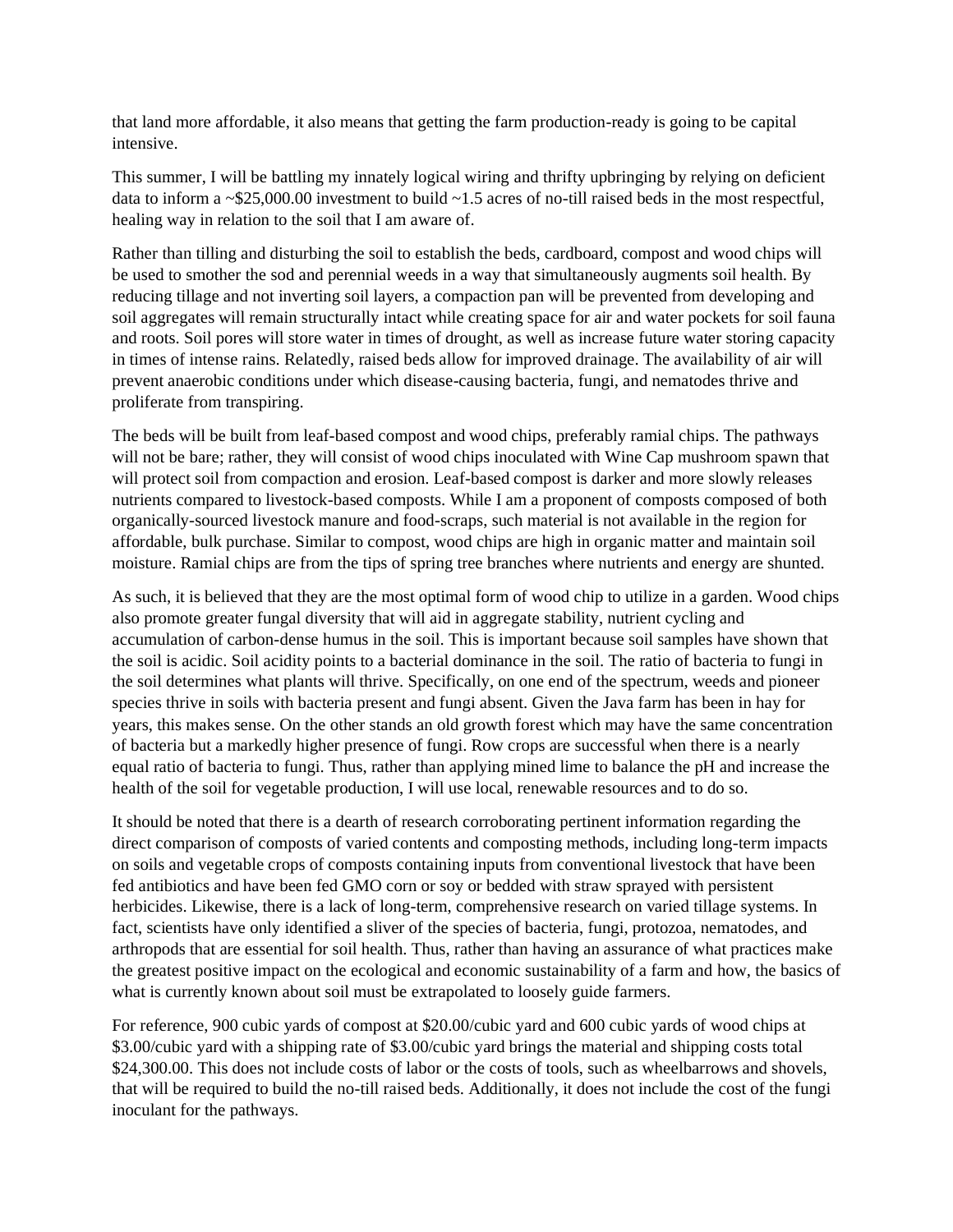Moreover this cost does not include the several hundred dollar price tag of cover crop that will be subsequently sewn to increase the biological, physical and chemical properties of the soil to provide habitat for and feed soil organisms. Specifically, the cover crop will prevent soil erosion and compaction, increase soil tilth, increase soil moisture, reduce compaction, sequester carbon, as well as provide habitat and root exudate forage for soil bacteria and fungi that will store nutrients to be released to plants in a related, bioavailable form once the bacteria and fungi and consumed by arthropods, nematodes, and protozoa.

Further, this cost does not include perennials to be planted between the bed blocks, which can cost up to \$25.00/plant. Among numerous other ecological benefits, having flowering hedgerows with native, perennial nitrogen fixing shrubs and mineral-mining ground covers will support soil life by sheltering soil from erosive winds, creating microclimates that will stabilize soil temperatures, and send dense roots into the depths of the soil to increase the abundance of soil organism habitat and food that will, in turn, increase the bioavailability of nutrients for crops.

Again, there is a lack of extensive information pertaining to Northeast cover crop varieties and their impacts, as well as the impacts of several varieties of cold-hardy, perennial shelterbelts or groundcovers in vegetable production. While there is anecdotal and traditional evidence pointing to the benefits of these practices, there is no empirical quantification of causal impact.

Due to the cost of the inputs, I will not be able to invest in deer fencing until next year and most likely will not be able to invest in a well and irrigation until the year after. Even though this means that I will not be able to generate cash flow from the farm for a few years, I am employing these practices out of intrinsic regard for Mother Earth and soil, as well as the under-researched rationale that this investment will show an economic return by reducing weed, pest and disease pressure while increasing long-term crop vigor, resilience, yields, thus significantly contributing to the profitability of the farm business. Farming is already subject to intense volatility, from weather to markets; however, providing more stability to farmers in the form of informational capital with regard to soil health, would be incredibly impactful.

In addition to lack of data and cost of implementation, other obstacles to implementing soil health best management practices include the need for greater support to and professional developments for service providers in delivering this information to farmers. For example, I feel extraordinarily fortunate to be connected to CCE Sullivan as there are a diversity of small farms committed to soil health in the county and service providers are prepared to engage in these conversations with and offer informational support to farmers.

On the other hand, Wyoming County, where my small farm business is located, consists mainly of largescale dairy, feed and row crop farms. Relatedly, when engaging with Wyoming County service providers, including those from CCE, FSA and NRCS, it feels as though I am constantly taking service providers by surprise and, while they are eager to help, they do not have the resources at hand to the same extent as their Sullivan County counterparts do. Accordingly, it is difficult to pin down what opportunities for training or funding are available for me and the farm. This is especially true given the unique, incremental- albeit economically prudent- timeline of establishing the farm.

I understand that a business cannot be build grant-funding and organizations like NRCS want to ensure reciprocity by investing in established farms; however, it often feels as though I am coerced to choose between paying more to implement best management practices from the outset where they will have the